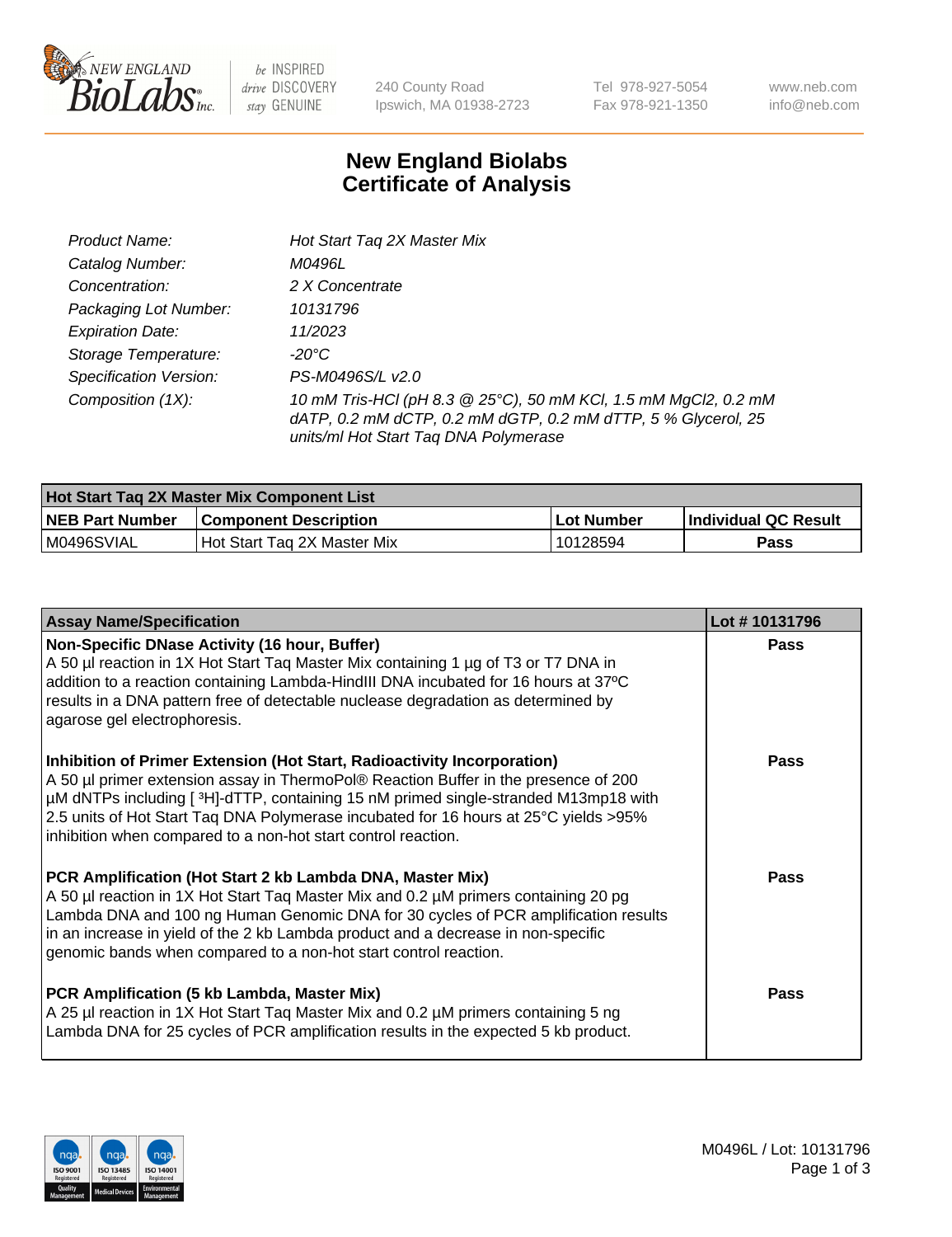

be INSPIRED drive DISCOVERY stay GENUINE

240 County Road Ipswich, MA 01938-2723 Tel 978-927-5054 Fax 978-921-1350

www.neb.com info@neb.com

| <b>Assay Name/Specification</b>                                                                                                                                                                                                                                                                                                                                                                                              | Lot #10131796 |
|------------------------------------------------------------------------------------------------------------------------------------------------------------------------------------------------------------------------------------------------------------------------------------------------------------------------------------------------------------------------------------------------------------------------------|---------------|
| <b>RNase Activity (Extended Digestion)</b><br>A 10 µl reaction in NEBuffer 4 containing 40 ng of a 300 base single-stranded RNA<br>and a minimum of 1 µl of Hot Start Taq 2X Master Mix is incubated at 37°C. After<br>incubation for 4 hours, >90% of the substrate RNA remains intact as determined by<br>gel electrophoresis using fluorescent detection.                                                                 | Pass          |
| qPCR DNA Contamination (E. coli Genomic)<br>A minimum of 5 units of Hot Start Taq DNA Polymerase is screened for the presence of<br>E. coli genomic DNA using SYBR® Green qPCR with primers specific for the E. coli 16S<br>rRNA locus. Results are quantified using a standard curve generated from purified E.<br>coli genomic DNA. The measured level of E. coli genomic DNA contamination is $\leq 1$ E.<br>coli genome. | Pass          |
| <b>Protein Purity Assay (SDS-PAGE)</b><br>Taq DNA Polymerase is ≥ 99% pure as determined by SDS-PAGE analysis using Coomassie<br>Blue detection.                                                                                                                                                                                                                                                                             | Pass          |
| <b>Phosphatase Activity (pNPP)</b><br>A 200 µl reaction in 1M Diethanolamine, pH 9.8, 0.5 mM MgCl2 containing 2.5 mM<br>p-Nitrophenyl Phosphate (pNPP) and a minimum of 100 units of Taq DNA Polymerase<br>incubated for 4 hours at 37°C yields <0.0001 unit of alkaline phosphatase activity<br>as determined by spectrophotometric analysis.                                                                               | Pass          |
| <b>Single Stranded DNase Activity (FAM-Labeled Oligo)</b><br>A 50 µl reaction in ThermoPol® Reaction Buffer containing a 10 nM solution of a<br>fluorescent internal labeled oligonucleotide and a minimum of 25 units of Taq DNA<br>Polymerase incubated for 30 minutes at 37°C and 75°C yields <10% degradation as<br>determined by capillary electrophoresis.                                                             | <b>Pass</b>   |
| <b>Endonuclease Activity (Nicking)</b><br>A 50 µl reaction in ThermoPol® Reaction Buffer containing 1 µg of supercoiled<br>PhiX174 DNA and a minimum of 20 units of Taq DNA Polymerase incubated for 4 hours at<br>37°C and 75°C results in <10% conversion to the nicked form as determined by agarose<br>gel electrophoresis.                                                                                              | Pass          |

This product has been tested and shown to be in compliance with all specifications.

One or more products referenced in this document may be covered by a 3rd-party trademark. Please visit <www.neb.com/trademarks>for additional information.